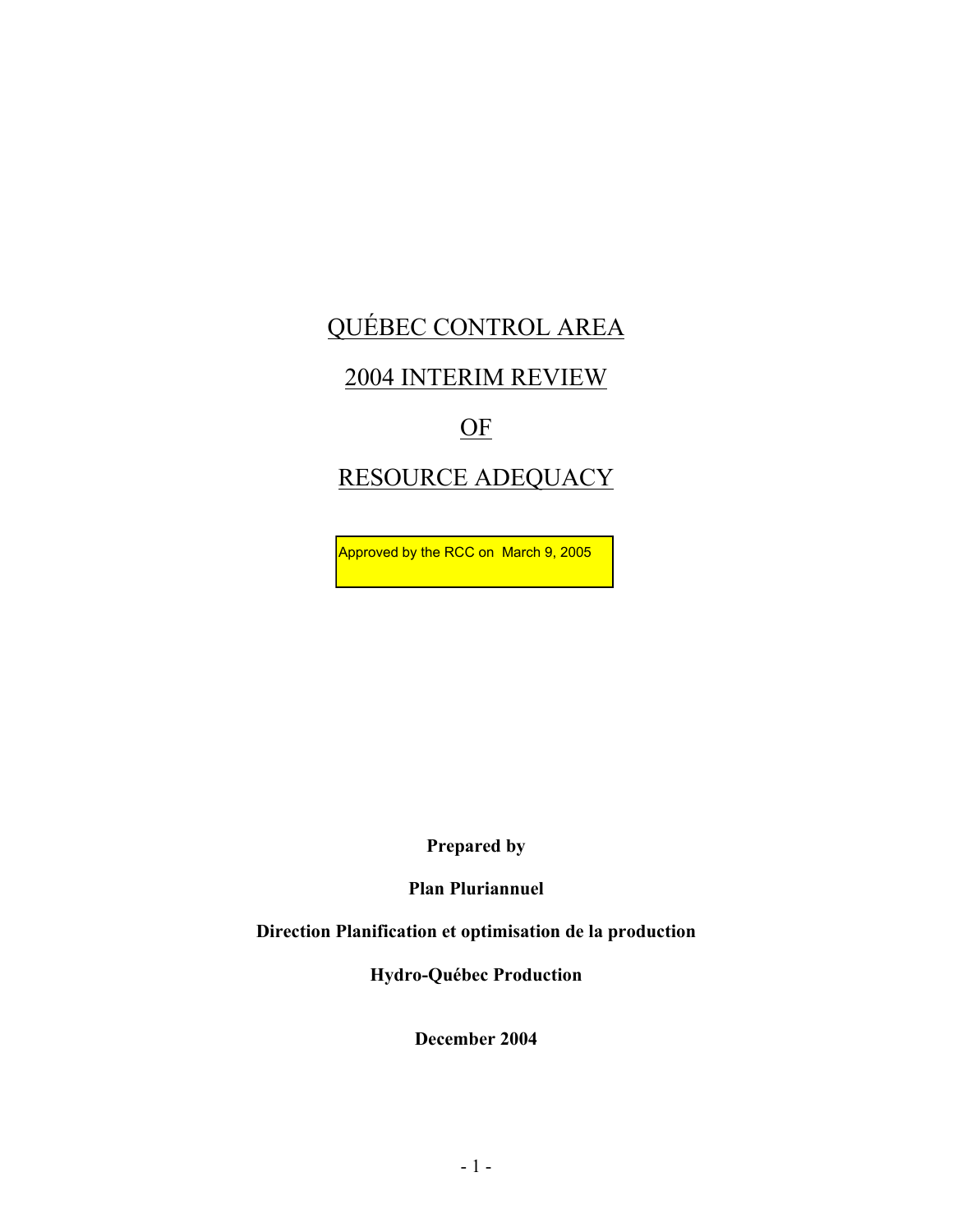# **Executive summary**

This Québec Control Area's 2004 Annual Interim Assessment ("*2004 Interim Review*") of its 2002 Triennial Review of Resource Adequacy covers the period between November 2004 and October 2007. This *2004 Interim Review* is conducted to comply with the Reliability Assessment Program established by the Northeast Power Coordinating Council (NPCC). This assessment follows the resource adequacy review guidelines as outlined in the NPCC B-8 Document "Guidelines for Area Review of Resource Adequacy".

This *2004 Interim Review* underlines the changes in assumptions that had to be made since the submission of the 2002 Triennial Review and assesses the impact of these changes on the reliability of the Québec Control Area.

Results of this *2004 Interim Review* show that the Québec Control Area will comply with the NPCC resource adequacy reliability criterion under both the Base and the High Load Forecast Scenarios. In the High Load Forecast Scenario, about 300 MW of additional resources are required for the 2005/2006 peak month.

# **Introduction**

This *2004 Interim Review* is the second update of the 2002 Triennial Review of Resource Adequacy approved in November 2002. The major assumptions of this *2004 Interim Review* are consistent with Hydro-Québec's Strategic Plan 2004-2008 published in December 2003 and the "Demande d'approbation du Plan d'approvisionnement 2005- 2014" of Hydro-Québec Distribution filed before the Québec Energy Board (Régie de l'énergie du Québec) in November 2004.

# **Assumptions Changes**

#### **Load**

# Base Load Forecast Scenario

The internal load forecast for the Québec Control Area covering the 2004 through 2007 period published in fall 2004 has increased as compared to the forecast used in the 2002 Triennial Review. The annual growth rate for the base load forecast for the period 2004/2005 to 2006/2007 is now 2,1 % compared to 1 % for the same period in the 2002 Triennial Review. The increase is due to a higher growth rate in both the residential and large industrial customers demand. For the 2004/2005 winter peak period, the internal peak load forecast is 34 669 MW and the firm sales outside the Québec Control Area are 482 MW. This results in a total peak load forecast of 35 151 MW which is 564 MW higher than the forecast in the 2002 Triennial Review. For the following years of the assessment period , the two winter peak load forecasts are revised upward by 1 400 MW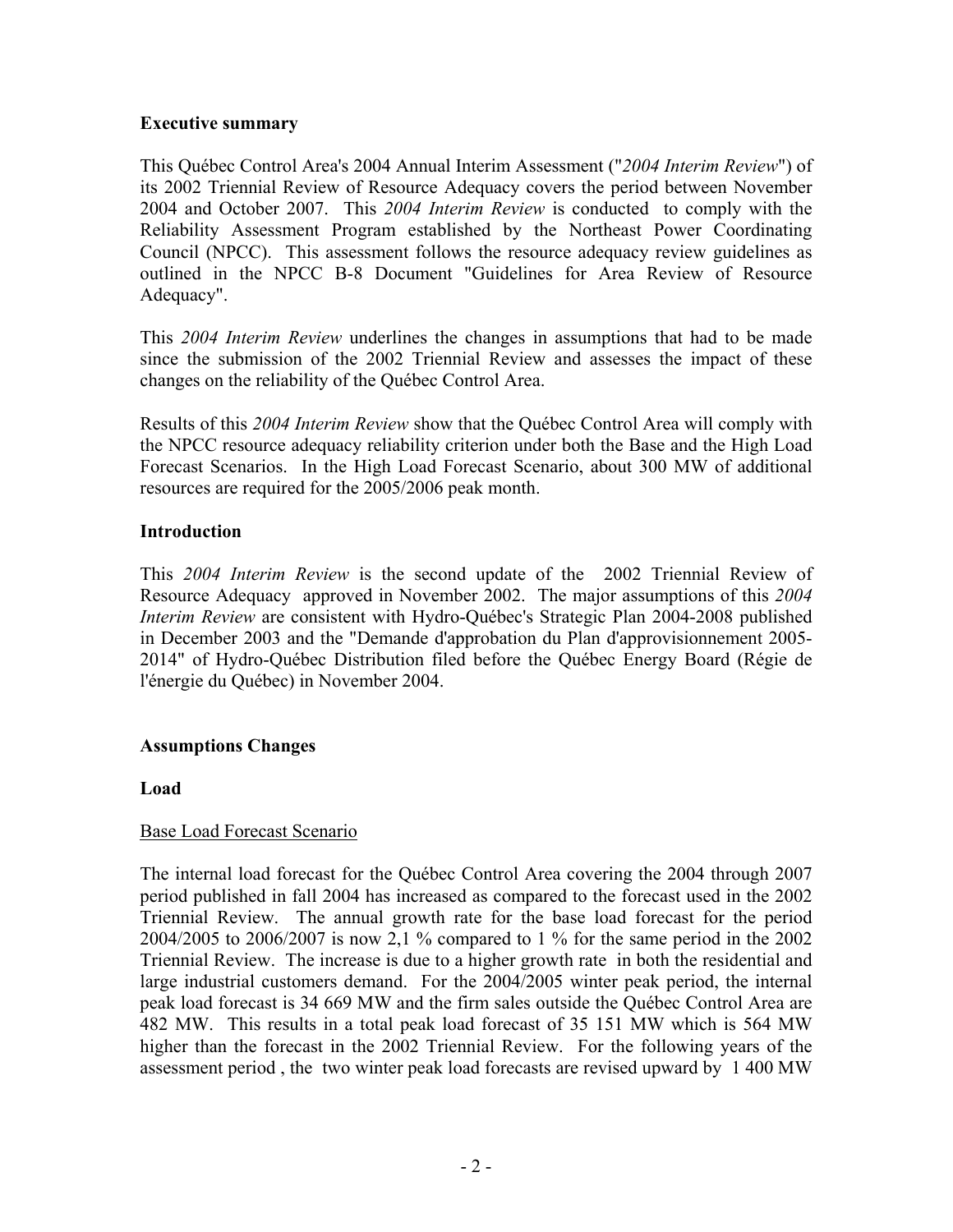as shown in Table 1 and Figure 1. The increase in the firm sales outside the Québec Control Area comes from a new contract with Cornwall Electric.

#### **Table 1**

#### **Base Load Forecast Annual Peak Load (in MW)**

| Peak Year | Interim Review 2004 | <b>Triennial Review 2002</b> | <b>Difference</b> |
|-----------|---------------------|------------------------------|-------------------|
| 2004/2005 | 35151               | 34587                        | 564               |
| 2005/2006 | 36379               | 34956                        | 1423              |
| 2006/2007 | 36641               | 35244                        | 1397              |

The planning year corresponds to an hydraulic cycle beginning in November and ending in October of the following year.

# **Figure 1**



The load duration curve used for the forecast of power requirement in this *2004 Interim Review* is slightly different than the one used in the 2002 Triennial Review in order to reflect customer consumption patterns. This change to the load duration curve alone increases the required reserves by more than 100 MW .

Load Forecast Uncertainty (LFU) is a measure of the possible outcome of the load given that the variables that impact the load are uncertain. It is due to load sensitivity to weather conditions and to structural uncertainty caused mainly by the evolution of economic and demographic parameters affecting the load demand in the study period. The Load Forecast Uncertainty was revised . The load sensitivity to weather conditions has been revised upward (from 3 % to 3,55 %) and the load sensitivity to structural uncertainty has been revised downward. Because the economic assumptions behind the new forecast are closer to the full potential of Québec's economy, the probability of a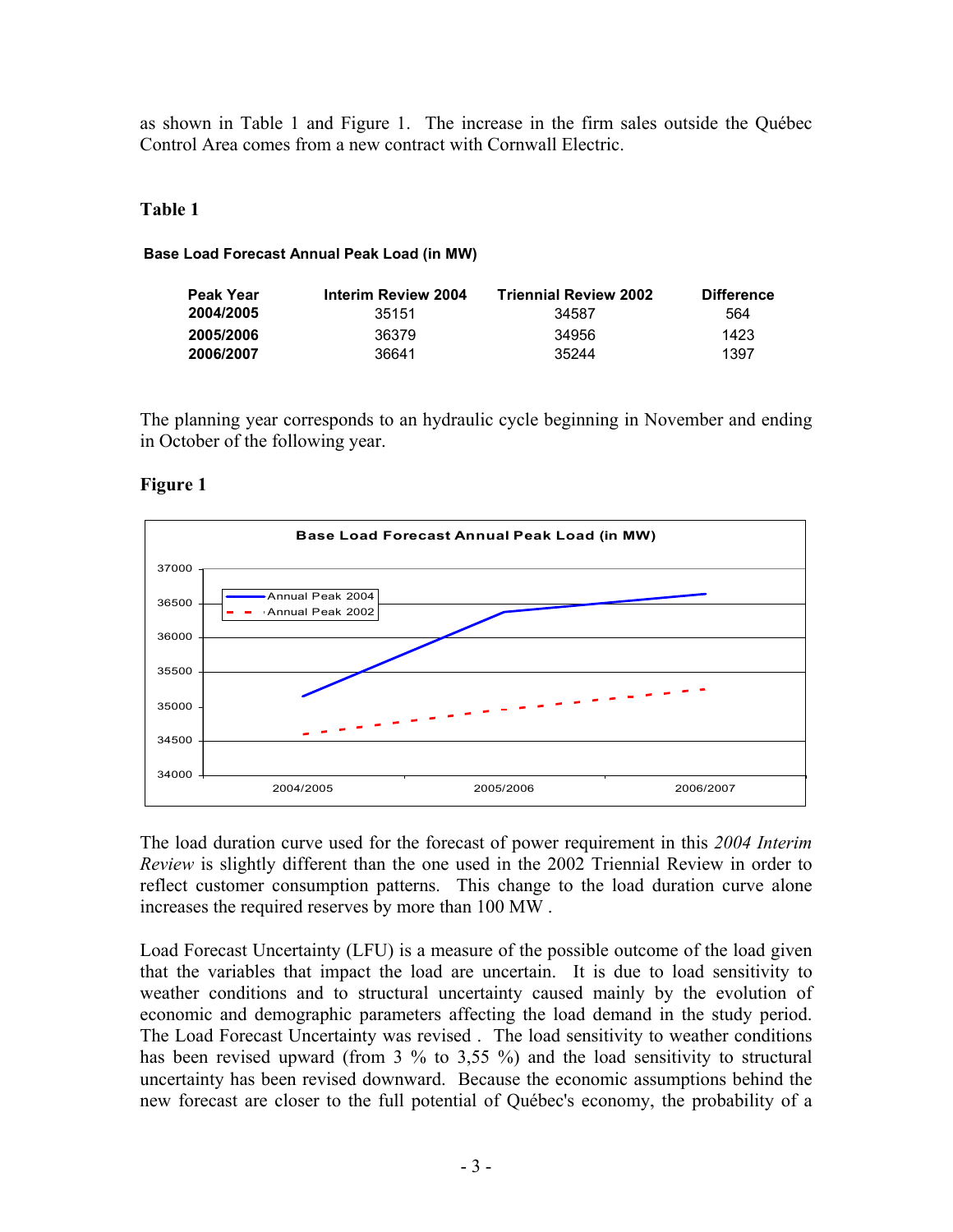higher load than forecasted is decreased, thus the load forecast uncertainty is lowered. The decrease in structural uncertainty being greater than the increase in weather uncertainty, the overall effect is a decrease of the Load Forecast Uncertainty.

# **Table 2**

# **Comparison of Load Forecast Uncertainty Rate (in %)**

|                               | <b>Current year</b> | +1 year | +2 years | +3 years |
|-------------------------------|---------------------|---------|----------|----------|
| <b>ITriennial Review 2002</b> | 4,80%               | 5,20%   | 5,40%    | 5,80%    |
| <b>Interim Review 2004</b>    | 4,33%               | 4,62%   | 4,97%    | 5,40%    |

# High Load Forecast Scenario

In the 2002 Triennial Review, the average annual growth rate of the peak load forecast was 2,16 % for the high load scenario over the 2004 to 2007 period. In the current review, the growth rate is revised to 2,37 % as shown in Table 3 and Figure 2 .

As stated earlier, the base load forecast was revised upward for the next three years. Nonetheless, the high load scenario is forecasted to be lower than anticipated in the 2002 Triennial Review. This is due to the structural uncertainty decreasing as forecasted years draw closer.

# **Table 3**

#### **High Load Forecast Annual Peak Load (in MW)**

|           | Annual Peak 2004 | Annual Peak 2002 | <b>Difference</b> |
|-----------|------------------|------------------|-------------------|
| 2004/2005 | 35929            | 36400            | -471              |
| 2005/2006 | 37200            | 37270            | -70               |
| 2006/2007 | 37649            | 37990            | $-341$            |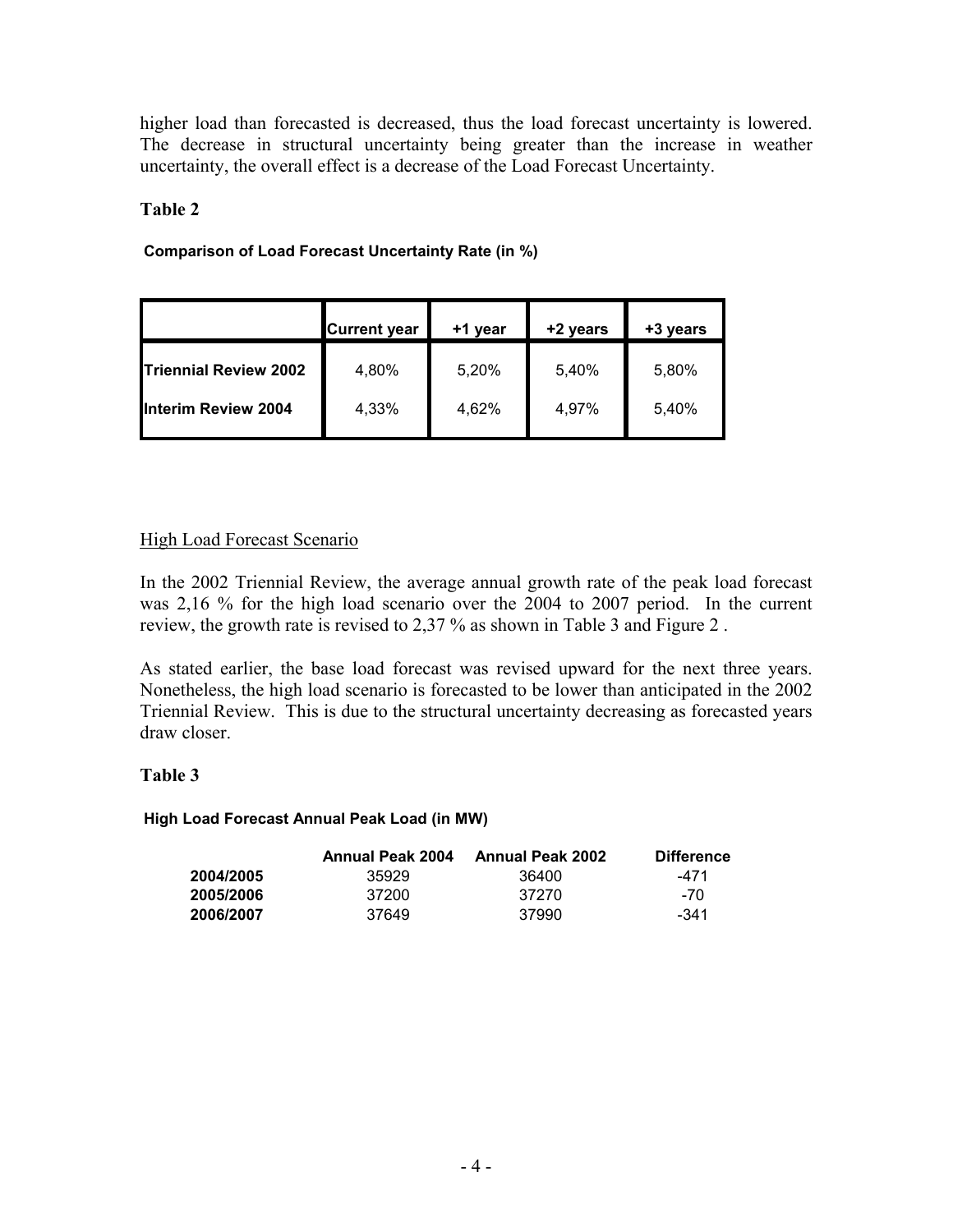# **Figure 2**



The Load Forecast Uncertainty for the High Load Forecast Scenario is only affected by the weather conditions.

# **Resources**

For the 2004/2005 period, the net available resources are 330 MW higher than forecasted in the 2002 Triennial Review. For the 2005/2006 and 2006/2007 winter periods, the net available resources increase by 400 MW and 1204 MW respectively, as shown in Table 4 and Figure 3.

The following changes to the available resources additions and reductions were made since the publication of the 2002 Triennial Review :

- Addition of a new Combined Cycle Gas Turbine at Bécancour with generating capacity of 547 MW, owned by TransCanada Energy and in operation in October 2006;
- Addition of 550 MW of the 880 MW, originally announced in the Québec 2002 Triennial Review for the Sainte Marguerite 3, took place in 2003. In June 2005, the capacity will reach 715 MW and 860 MW in November 2006;
- Addition of a new Hydro-Québec Production hydroelectric generating station (Mercier 32 MW) in operation in October 2006;
- Addition of generating capacity at the Outardes-4 hydroelectric generating station (28 MW);
- Additional power purchases from Québec's independent power producers for a total capacity of 210 MW;
- Reduction of 100 MW of interruptible load from a large industrial customer under long term interruptible contract.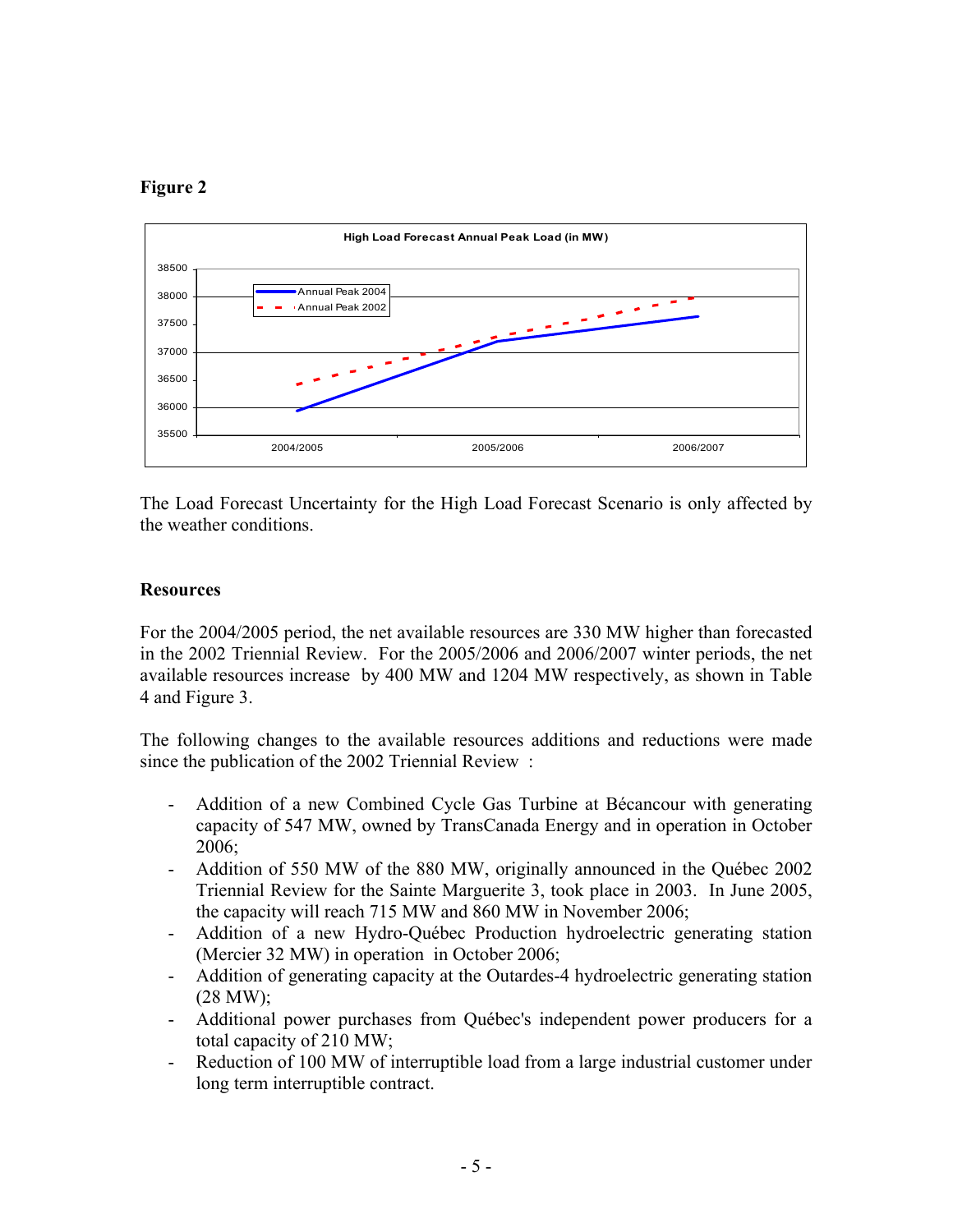Also, Hydro-Québec Distribution has signed contracts for 800 MW of interruptible load with large sized industrial customers in Québec for the December 2004 through October 2007 period.

Hydro-Québec Distribution has signed a purchase agreement for 200 MW of wind power capacity to be installed in Québec for the 2006/2007 winter peak period. In this review, wind power capacity was not included. Hydro-Québec has just started evaluating the capacity value at peak load of wind power farms.

# **Table 4**

#### **Total Net Planned Resources (in MW)**

|           | <b>Planned Resources 2004</b> | <b>Planned Resources 2002</b> | <b>Difference</b> |
|-----------|-------------------------------|-------------------------------|-------------------|
| 2004/2005 | 39 273                        | 38 943                        | 330               |
| 2005/2006 | 39 895                        | 39 498                        | 397               |
| 2006/2007 | 40 770                        | 39.566                        | 1 204             |

# **Figure 3**

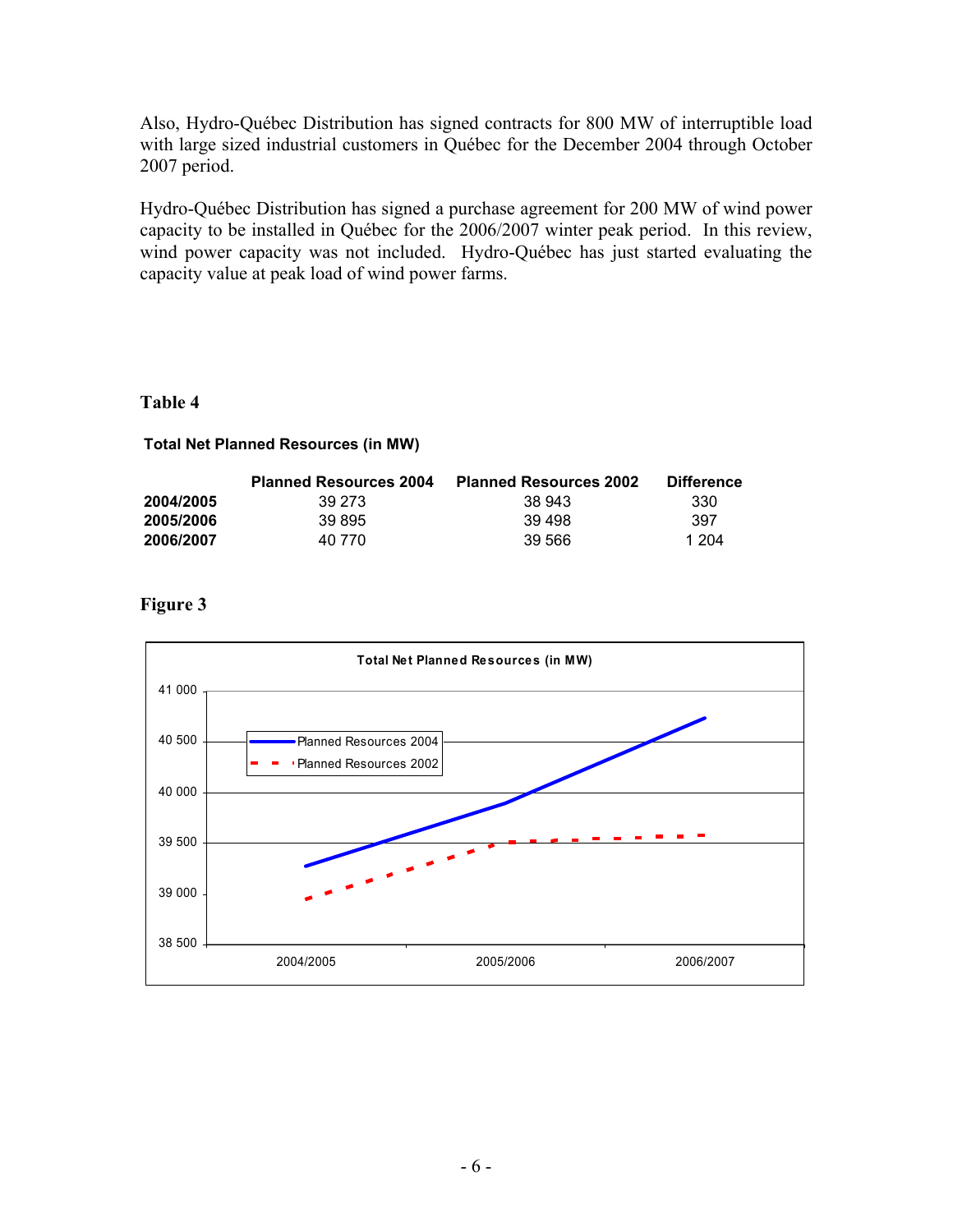In term of fuel diversity, the addition of the TransCanada Energy's combined cycle gas turbine and the increase in private production from sources other than hydraulic will upgrade the fuel diversity in Québec.

| Québec Interim Review 2004           |           |           |           |
|--------------------------------------|-----------|-----------|-----------|
| <b>Planned Net Resources (in MW)</b> |           |           |           |
|                                      | 2004/2005 | 2005/2006 | 2006/2007 |
| Available and Committed              | 31 2 2 7  | 31 902    | 32763     |
| Generation                           |           |           |           |
| Firm Purchases                       | 6731      | 6678      | 6 6 9 2   |
| Interruptible Load                   | 1 3 1 5   | 1 3 1 5   | 1 3 1 5   |
| <b>Total Planned Net Resources</b>   | 39 273    | 39 895    | 40 770    |
| <b>Committed Generation (in MW)</b>  |           |           |           |
|                                      | 2004/2005 | 2005/2006 | 2006/2007 |
| Refurbishing                         | 0         | 49        | 101       |
| Grand-Mère Station                   | 0         | $\Omega$  | $\Omega$  |
| <b>Upgrading Outardes-3</b>          | 0         | 128       | 190       |
| <b>Toulnustouc Station</b>           | 0         | 465       | 465       |
| <b>Upgrading Outardes-4</b>          | 0         | 14        | 28        |
| <b>Mercier Station</b>               | 0         | 0         | 32        |
| <b>Biomasse</b>                      |           |           | 20        |
| <b>Wind Power</b>                    |           |           | $\Omega$  |
| Trans-Canada Energy c.c.             | 0         | $\Omega$  | 547       |
| <b>Total Generation</b>              | $\bf{0}$  | 656       | 1 3 8 3   |
| Firm Purchases (in MW)               |           |           |           |
|                                      | 2004/2005 | 2005/2006 | 2006/2007 |
| Churchill Falls                      | 5 0 64    | 5093      | 5087      |
| <b>NB Power</b>                      | 200       | 200       | 200       |
| Private Producers in Québec          | 1 3 4 0   | 1 3 8 5   | 1405      |
| New England Generators               | 127       |           |           |
| <b>Total Firm Purchases</b>          | 6731      | 6678      | 6692      |

# **Table 5**

### **RESULTS**

Québec Control Area uses the Loss of Load Expectation (LOLE) approach in determining generation requirements with a criterion of 2.4 hours per year. This criterion meets the NPCC resource adequacy criterion as showed in the Québec 2002 Triennial Review. Except some minor and required model parameter updates, there is no change in the model used for this *2004 Interim Review* and the 2002 Triennial Review.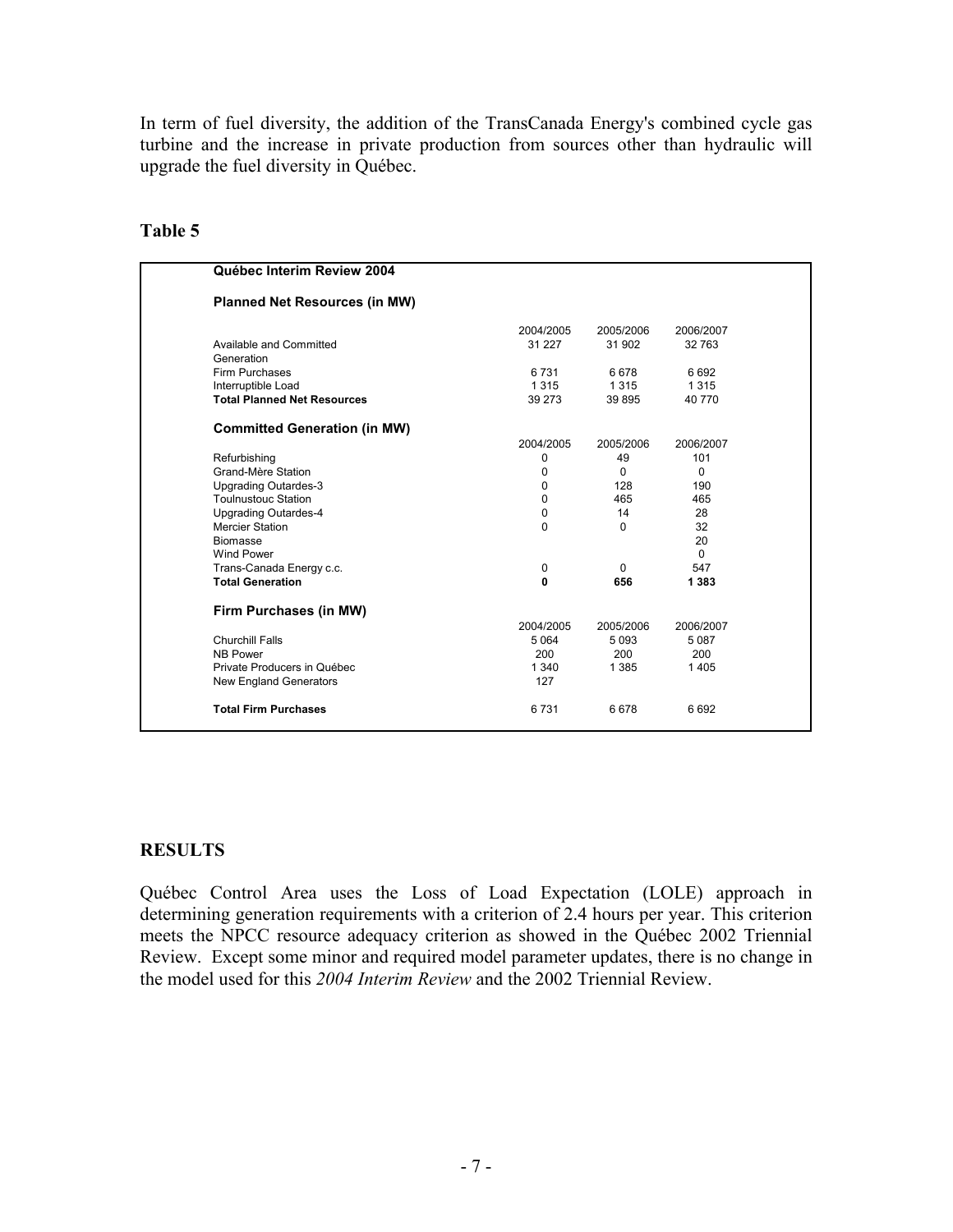#### Base Load Forecast Scenario

Table 6 summarizes the Québec Control Area system Loss of Load Expectation (LOLE) results for the Base Load Forecast Scenario and Table 7 shows the required and observed reserves for the *2004 Interim Review*. They indicate that Québec Area is in compliance for the period from 2004 through 2007 with the NPCC criterion under the Base Load Forecast Scenario.

#### **Table 6**

#### **Base Case LOLE**

|           | 2004 Interim Review | <b>2002 Triennial Review</b> |
|-----------|---------------------|------------------------------|
| Year      | (Hours/year)        | (Hours/year)                 |
| 2004/2005 | 0.80                | 1.23                         |
| 2005/2006 | 2.40                | 1.08                         |
| 2006/2007 | 1,58                | 1.27                         |

#### **Table 7**

**Québec Control Area Reserves for the Base Case Forecast Scenario (in % of the Annual Peak Load)**

|                          | 2004/2005 | 2005/2006 | 2006/2007 |
|--------------------------|-----------|-----------|-----------|
| <b>Required Reserves</b> | $9.6\%$   | 9.7%      | 10.3%     |
| <b>Observed Reserves</b> | 11.7%     | $9.7\%$   | 11.4%     |

#### High Load Forecast Scenario

Table 8 indicates that Québec Control Area is in compliance for the period from 2005 through 2007 with the NPCC criterion under the High Load Forecast Scenario except for the year 2005/2006 with a LOLE of 3,53 Hours/year. The magnitude of additional net resources necessary to bring down the LOLE to 2,40 Hours/year is about 300 MW at the peak month. If an High Load Forecast Scenario occur Hydro-Québec will manage to get enough additional resources to meet the criterion.